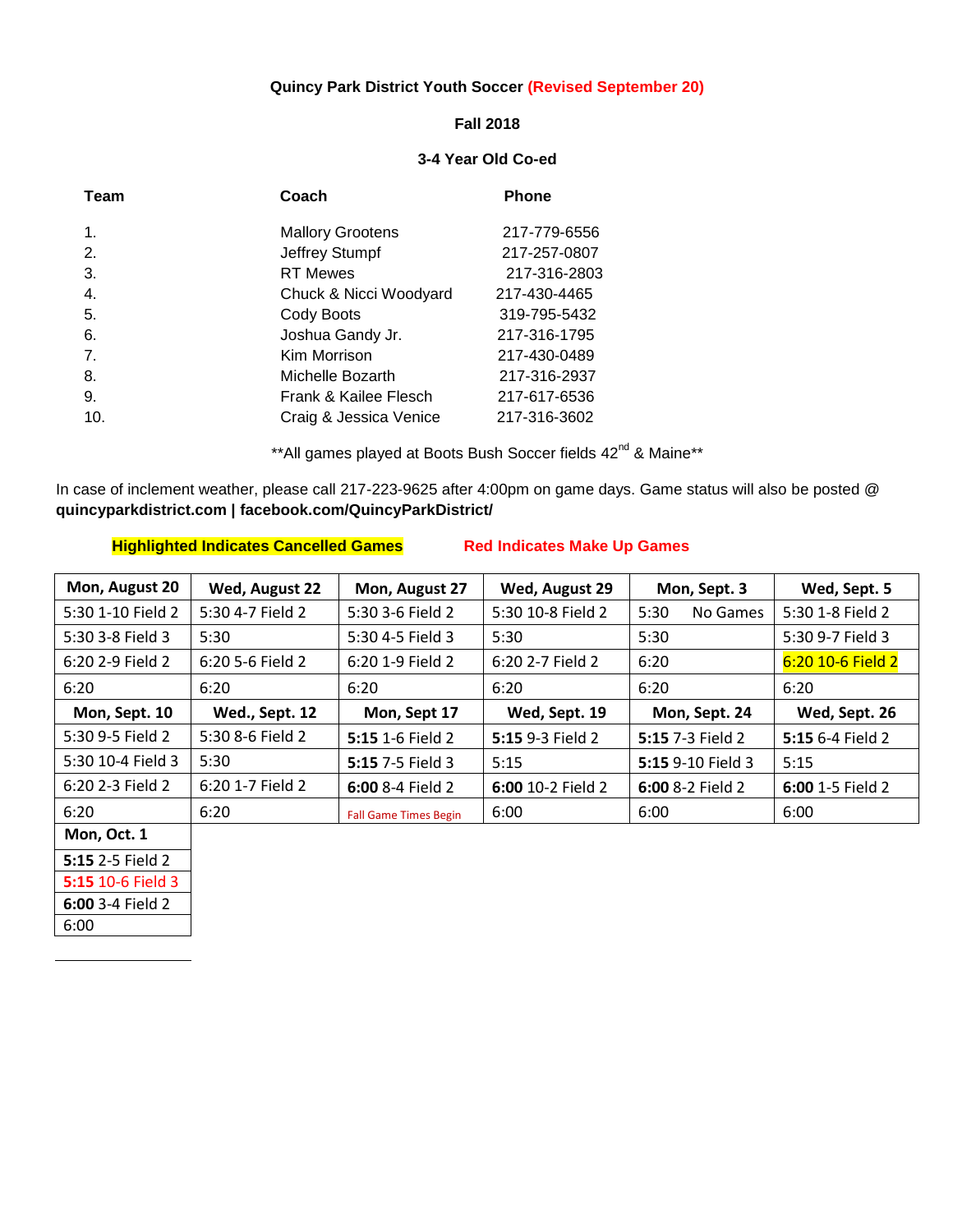# **Quincy Park District Youth Soccer 2018**

| Team           | Coach                 | <b>Phone</b> |
|----------------|-----------------------|--------------|
| $\mathbf{1}$ . | Crissie Duran         | 217-592-6100 |
| 2.             | <b>Blake Williams</b> | 217-653-1662 |
| 3.             | Jenny Sheely          | 309-825-6706 |
| 4.             | <b>Ashley Miller</b>  | 314-780-6943 |
| 5.             | <b>RT Mewes</b>       | 217-316-2803 |
| 6.             | Casey Hlubek          | 319-404-6333 |
| 7.             | <b>Mark Thomas</b>    | 217-430-6262 |
| 8.             | Jason Fink            | 217-440-4801 |

# **K-1 st Grade Boys**

\*\*All games played at Boots Bush Soccer fields 42<sup>nd</sup> & Maine\*\*

In case of inclement weather, please call 217-223-9625 after 4:00pm on game days. Game status will also be posted @ **quincyparkdistrict.com | facebook.com/QuincyParkDistrict/** 

| <b>Thur., Aug. 23</b> | Thur., Aug 30    | Thur., Sept. 6   | Thur., Sept. 13  | Thur., Sept. 20              | Thur., Sept. 27  |
|-----------------------|------------------|------------------|------------------|------------------------------|------------------|
| 5:30 1-8 Field 2      | 5:30 2-5 Field 2 | 5:30 8-4 Field 2 | 5:30 7-3 Field 2 | 5:15 1-4 Field 2             | 5:15 5-8 Field 2 |
| 5:30 2-7 Field 3      | 5:30 3-4 Field 3 | 5:30 1-6 Field 3 | 5:30 6-4 Field 3 | 5:15 5-3 Field 3             | 5:15 6-7 Field 3 |
| 6:20 3-6 Field 2      | 6:20 1-7 Field 2 | 6:20 7-5 Field 2 | 6:20 1-5 Field 2 | 6:00 6-2 Field 2             | 6:00 4-2 Field 2 |
| 6:20 4-5 Field 3      | 6:20 8-6 Field 3 | 6:20 2-3 Field 3 | 6:20 8-2 Field 3 | 6:00 7-8 Field 3             | 6:00 1-3 Field 3 |
|                       |                  |                  |                  |                              |                  |
|                       |                  |                  |                  | <b>Fall Game Times Begin</b> |                  |
|                       |                  |                  |                  |                              |                  |
|                       |                  |                  |                  |                              |                  |
|                       |                  |                  |                  |                              |                  |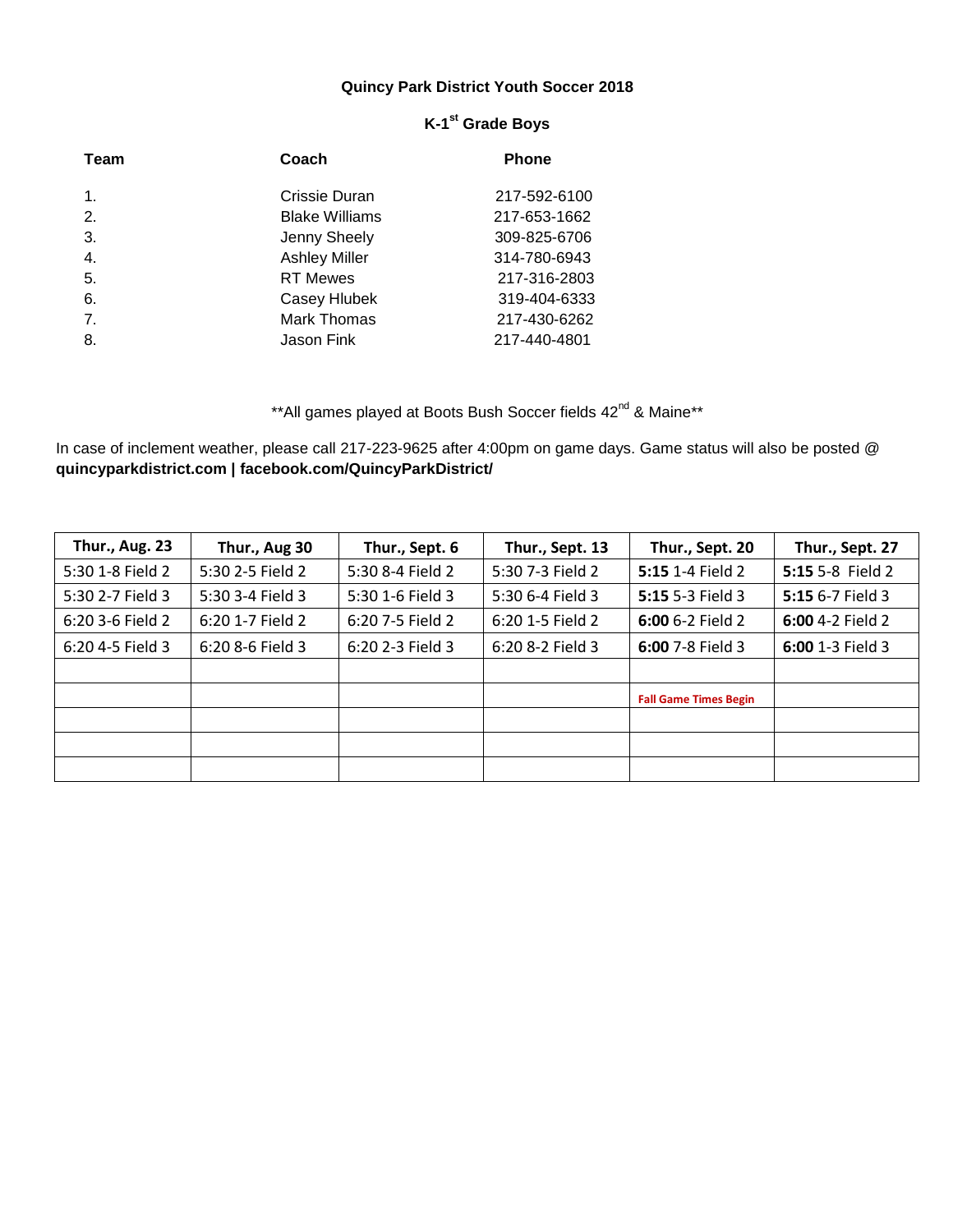# **Quincy Park District Youth Soccer (Revised September 19)**

## **Fall 2018**

#### **K-1 st Grade Girls**

| Team           | Coach                | <b>Phone</b> |
|----------------|----------------------|--------------|
| $\mathbf{1}$ . | Carey McDaniel       | 573-822-0915 |
| 2.             | <b>Chad Douglas</b>  | 217-779-3101 |
| 3.             | <b>Lindsay Ertel</b> | 913-269-6781 |
| 4.             | <b>Katie Bailey</b>  | 217-653-8320 |
| 5.             | Ray Koenig           | 217-316-1326 |

\*\*All games played at Boots Bush Soccer fields 42<sup>nd</sup> & Maine\*\*

In case of inclement weather, please call 217-223-9625 after 4:00pm on game days. Game status will also be posted @ **quincyparkdistrict.com | facebook.com/QuincyParkDistrict/**

| Tues., Aug. 21          | Tues., Aug. 28   | Tues., Sept. 4   | Tues., Sept. 11  | Tues., Sept 18               | Tues., Sept 25   |
|-------------------------|------------------|------------------|------------------|------------------------------|------------------|
| 5:30 1-4 Field 2        | 5:30 5-3 Field 2 | 5:30 4-2 Field 2 | 5:30 1-3 Field 2 | 5:15 2-5 Field 2             | 5:15 4-1 Field 2 |
| 6:20 2-3 Field 2        | 6:20 1-2 Field 2 | 6:20 5-1 Field 2 | 6:20 4-5 Field 2 | 6:00 3-4 Field 2             | 6:00 3-2 Field 2 |
|                         |                  |                  |                  |                              |                  |
| Tues., Oct. 2           | Tues., Oct. 9    |                  |                  | <b>Fall Game Times Begin</b> |                  |
| 5:15 3-5* Field 2       | 5:15 2-5 Field 2 |                  |                  |                              |                  |
| <b>5:15 2-1 Field 3</b> | 6:00 3-4 Field 2 |                  |                  |                              |                  |
| 6:00 $*$ 5-4 Field 2    |                  |                  |                  |                              |                  |
|                         |                  |                  |                  |                              |                  |
|                         |                  |                  |                  | *Plays Twice*                |                  |

# **Highlighted Indicates Cancelled Games Red Indicates Make Up Games**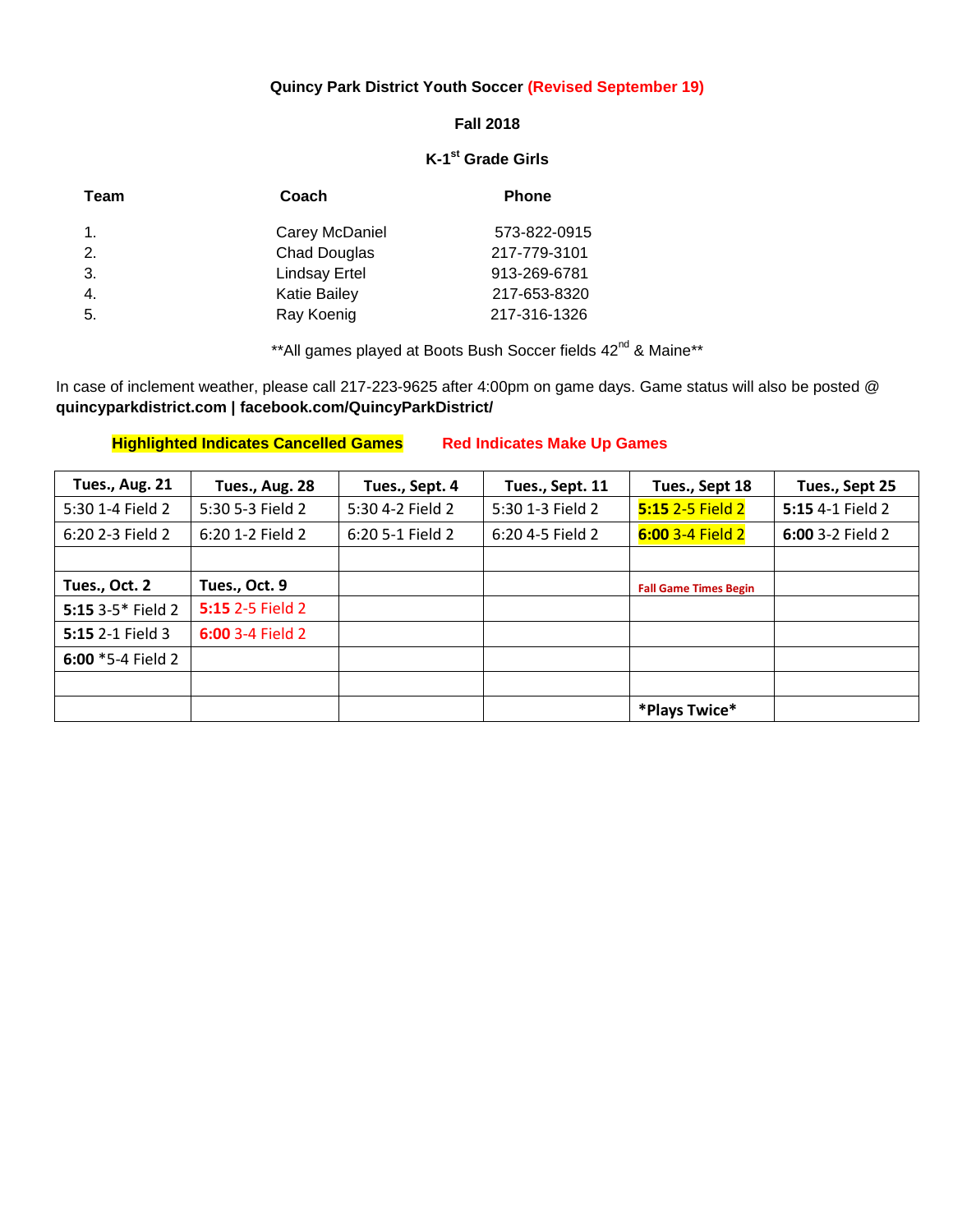### **Quincy Park District Youth Soccer (Revised September 19)**

#### **Fall 2018**

#### **2 nd -3 rd Grade Boys**

| Team           | Coach               | <b>Phone</b> |
|----------------|---------------------|--------------|
| $\mathbf{1}$ . | Trista Anderson     | 217-617-9341 |
| 2.             | Jayson Bennett      | 951-203-3817 |
| -3.            | <b>Chris Miller</b> | 217-242-1898 |

\*\*All games played at Boots Bush Soccer fields 42<sup>nd</sup> & Maine\*\*

In case of inclement weather, please call 217-223-9625 after 4:00pm on game days. Game status will also be posted @ **quincyparkdistrict.com | facebook.com/QuincyParkDistrict/**

**Highlighted Indicates Cancelled Games Red Indicates Make Up Games**

| Tues., Aug. 21    | Tues., Aug. 28   | Tues., Sept. 4   | Tues., Sept. 11   | Tues., Sept. 18              | Tues., Sept. 25   |
|-------------------|------------------|------------------|-------------------|------------------------------|-------------------|
| 5:30 1-2 Field 4  | 5:30 3-1 Field 4 | 5:30 2-3 Field 4 | 5:30 2-1* Field 4 | $5:153--2*$ Field 4          | 5:15 *3-1 Field 4 |
|                   |                  |                  | 6:20 *1-3 Field 4 | $6:00 1-2*$ Field 4          | 6:00 2-3* Field 4 |
|                   |                  |                  |                   |                              |                   |
| Tues., Oct. 2     |                  |                  |                   | <b>Fall Game Times Begin</b> |                   |
| 5:15 3-2* Field 4 |                  |                  |                   |                              |                   |
| 6:00 1-2* Field 4 |                  |                  |                   |                              |                   |
|                   |                  |                  |                   |                              |                   |
|                   |                  |                  |                   |                              |                   |
| *Plays Twice*     |                  |                  |                   |                              |                   |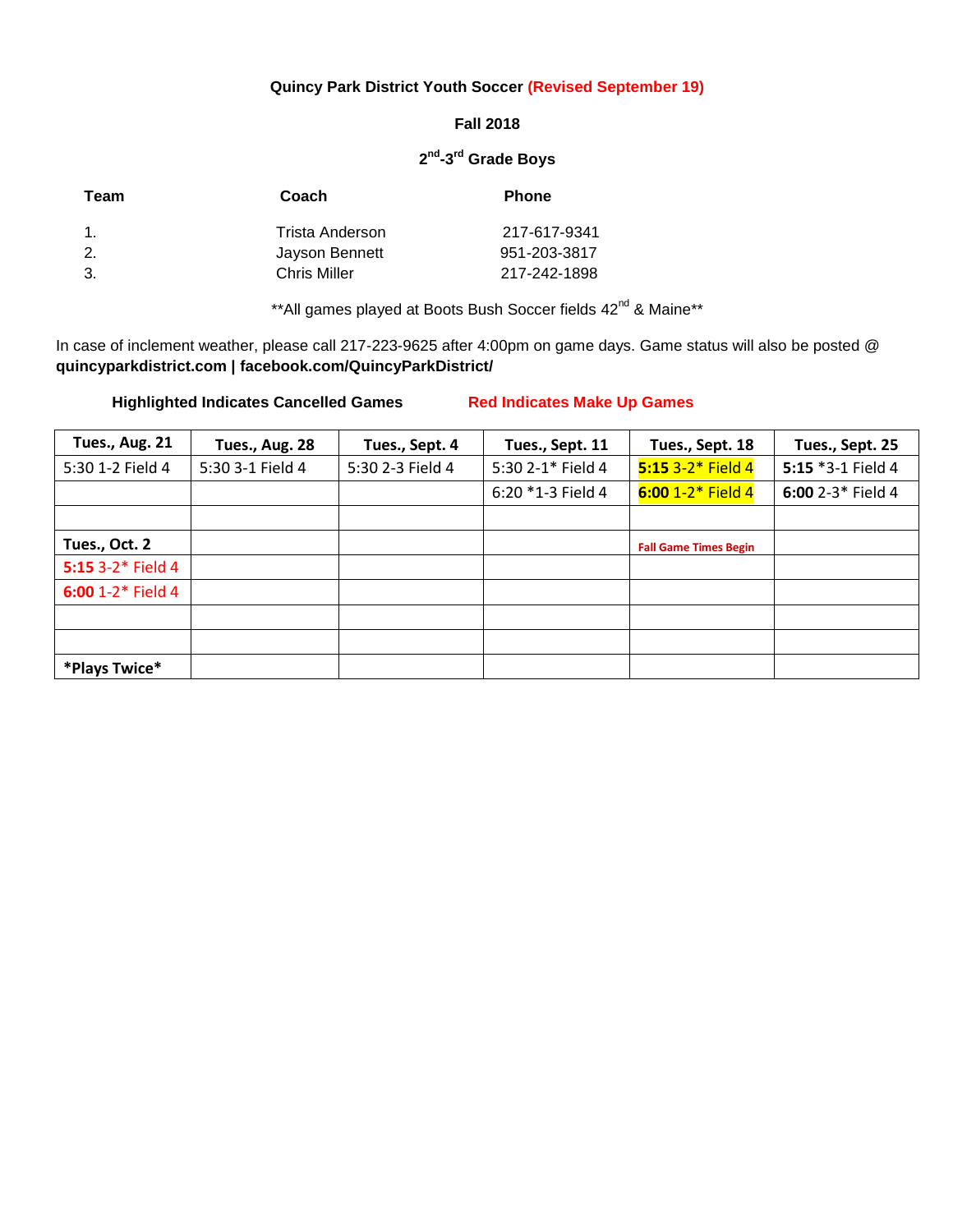# **Quincy Park District Youth Soccer**

### **Fall 2018**

#### **2 nd -3 rd Grade Girls**

| Team           | Coach                | <b>Phone</b> |
|----------------|----------------------|--------------|
| $\mathbf{1}$ . | Sarah Mueller        | 217-653-8428 |
| 2.             | Zach Robb            | 217-316-6454 |
| -3.            | Amanda Cramsey       | 217-316-4160 |
| 4.             | <b>Brooke Fisher</b> | 217-316-3737 |

\*\*All games played at Boots Bush Soccer fields 42<sup>nd</sup> & Maine\*\*

In case of inclement weather, please call 217-223-9625 after 4:00pm on game days. Game status will also be posted @ **quincyparkdistrict.com | facebook.com/QuincyParkDistrict/**

| <b>Thur., Aug. 23</b> | Thur., Aug 30    | Thur., Sept. 6   | Thur., Sept. 13  | Thur., Sept. 20              | Thur., Sept. 27  |
|-----------------------|------------------|------------------|------------------|------------------------------|------------------|
| 5:30 1-4 Field 4      | 5:30 2-4 Field 4 | 5:30 1-2 Field 4 | 5:30 3-2 Field 4 | 5:15 1-3 Field 4             | 5:15 4-3 Field 4 |
| 6:20 2-3 Field 4      | 6:20 3-1 Field 4 | 6:20 3-4 Field 4 | 6:20 4-1 Field 4 | 6:00 4-2 Field 4             | 6:00 2-1 Field 4 |
|                       |                  |                  |                  |                              |                  |
|                       |                  |                  |                  | <b>Fall Game Times Begin</b> |                  |
|                       |                  |                  |                  |                              |                  |
|                       |                  |                  |                  |                              |                  |
|                       |                  |                  |                  |                              |                  |
|                       |                  |                  |                  |                              |                  |
|                       |                  |                  |                  |                              |                  |